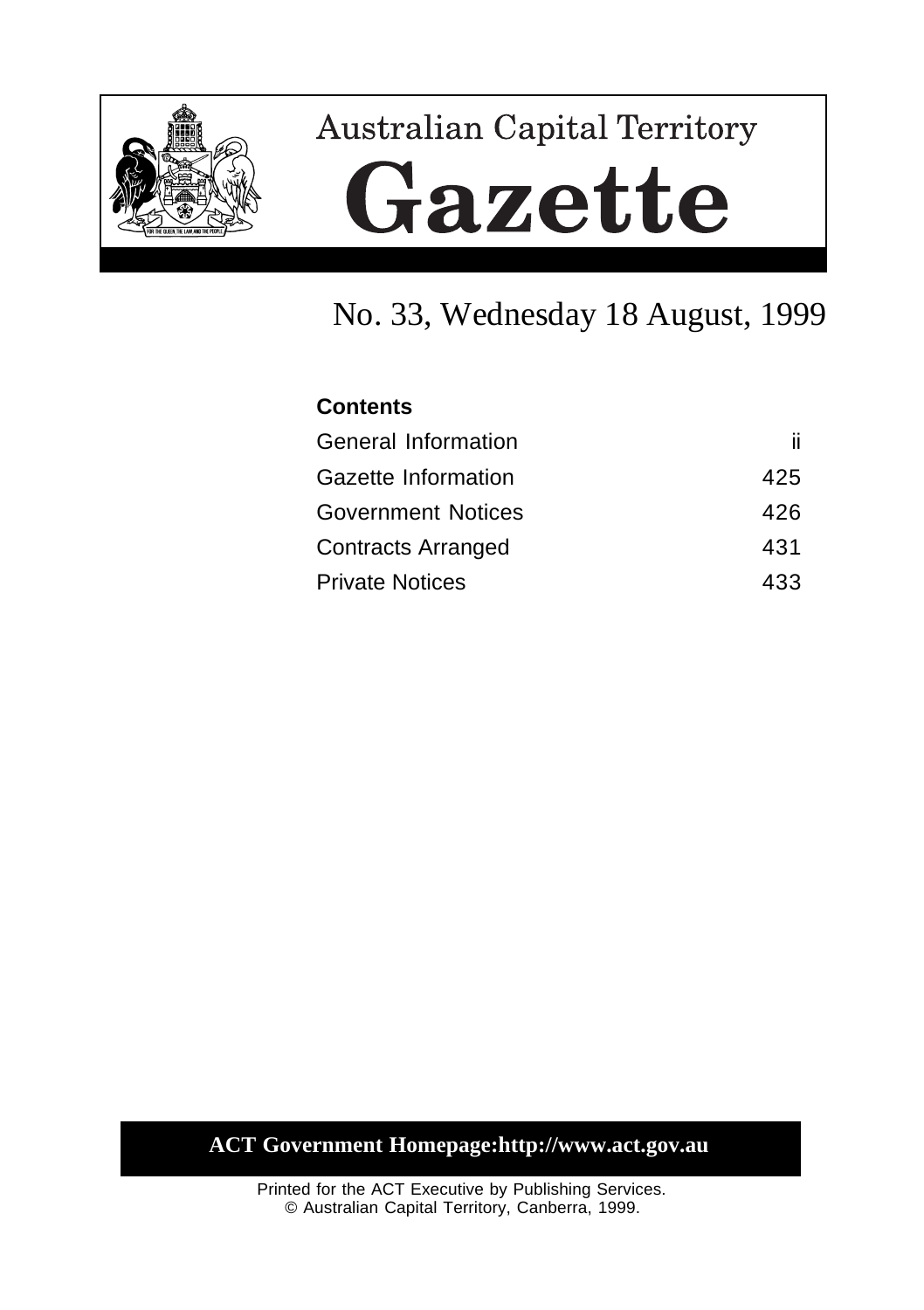# **GENERAL INFORMATION**

#### **ACT GOVERNMENT GAZETTE**

The ACT Government Gazette is published each Wednesday. The sections included in the publication are:

- General Information;
- Government Notices;
- Purchasing and Disposals;
- Invitations to Tender, Quote or Register Interest;
- Contracts arranged, and
- Private Notices

(Australian Public Service notices will continue to appear in the Commonwealth of Australia Gazette).

#### **CONTACT DETAILS**

ACT Gazette Officer Publishing Services GPO Box 158 Canberra Act 2601

Phone: (02) 6205 0484 Fax: (02) 6205 0266 **e-mail: gazette\_office@dpa.act.gov.au** ACT Gazette Office Level 7, Macarthur House Wattle Street Lyneham 2602

#### **Notices for Publications**

Notices for the Gazette are to be lodged by 12 noon on the Wednesday prior to publication. Notices can be lodged in advance in hard copy or facsimile, by electronic mail or diskette, with a brief message of instruction and a WORD compatible document attachment.

A Gazette Request Form must also be delivered to the Gazette Office, by hand, mail or fax. For copies of this form please telephone the Gazette Office or go to www.act.gov.au/government/reports/pub/gazreq.doc.

Signed notices must be sighted by the Gazette Office before gazettal can proceed.

**Purchasing and Disposal Codes** may be accessed on the ACT Government Website:

www.act.gov.au/government/report/pub/gazette/p&d.pdf. Alternatively, you may obtain a hard copy listing by contacting the gazette office.

#### **Private Notices**

The fee for a private notice is as follows:

• minimum charge \$1.00 per word or \$100.00 whichever is the greater.

Cheques are to be made payable to 'Publishing Services' and are to be forwarded to the Gazette office with a copy of the notice (Either on a PC formatted disk in WORD, or if the notice has already been emailed, a hard copy of the notice) and Gazette Request Form. Payment can be made by EFTPOS (Bankcard, Visa or Mastercard) by telephoning the Gazette Office. Payment must be received before gazettal can proceed.

#### **Purchasing and Subscriptions**

Copies of the ACT Government Gazette may be purchased at a cost of \$5.00 (or \$2.00 for a Special Gazette) from the ACT Government shopfront, Legislation/Gazette sales counter, East Row, Canberra City. Subscriptions to the Gazette maybe arranged through the Gazette Office at a price of \$360.00 (1 July 1999 -30 June 2000) or part thereof, including postage. Refunds will not be given for cancellations. Claims for missing items will be recognised as valid if lodged within 28 days of publication.

#### **Copyright Notice - Australian Capital Territory**

This work is copyright. Apart from any use as permitted under the Copyright Act 1968, no part may be reproduced by any process without written permission from Library and Information Management, Department of Urban Services, ACT Government, GPO Box 249, Civic Square ACT 2608.

#### **Products and Services advertised in this publication are not necessarily endorsed by the ACT Government**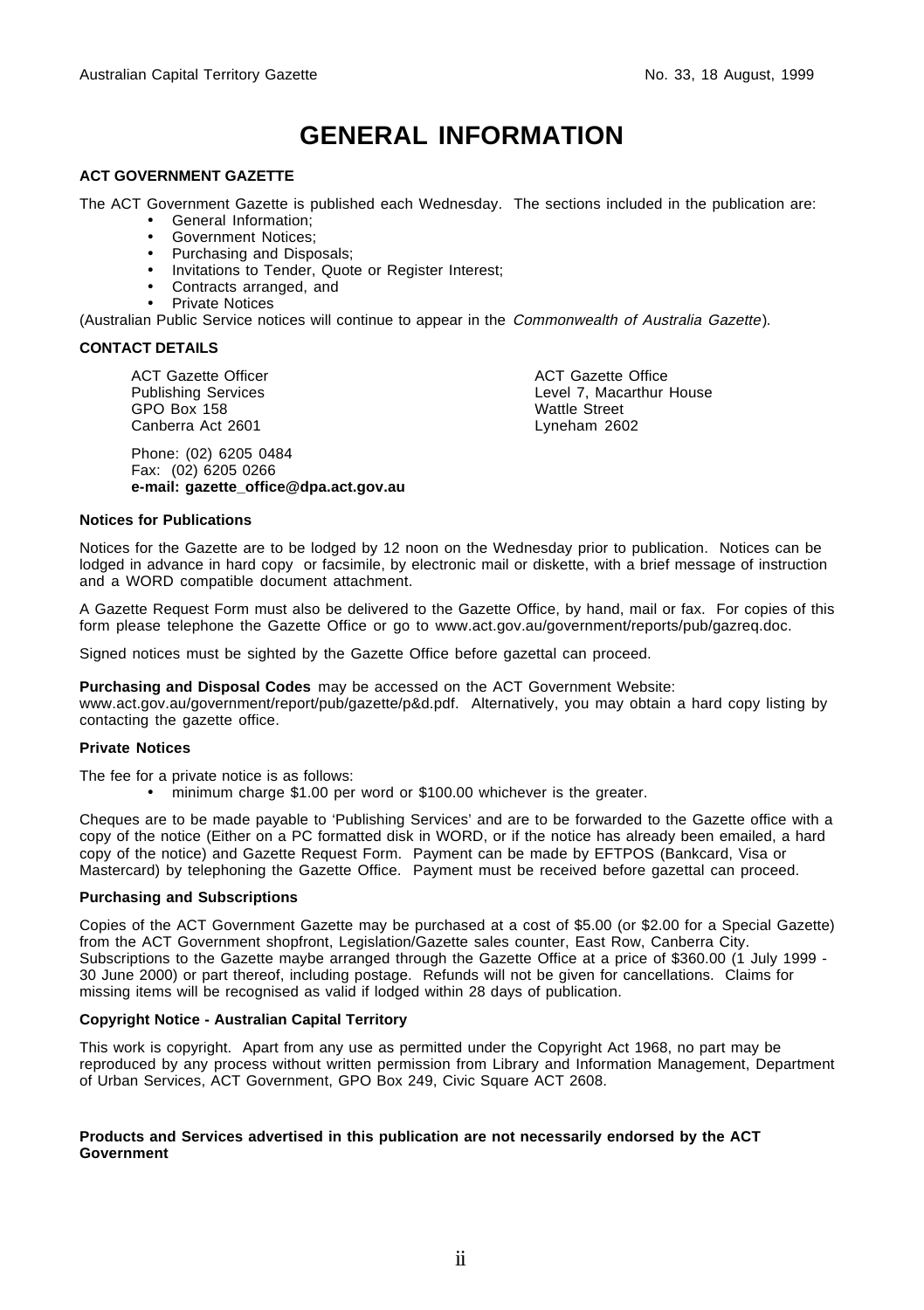# **GAZETTE INFORMATION**

#### **ISSUE OF ACT SPECIAL GAZETTES**

The following issues of the ACT Special Gazettes have been published since the last Weekly Gazette. For listings of previous ACT Special Gazettes please refer to this internet site

http://www.publishing.act.gov.au

| <b>Gazette</b><br><b>Number</b> | Date      | Title                                                                                                  |
|---------------------------------|-----------|--------------------------------------------------------------------------------------------------------|
| <b>S48</b>                      | 12 August | Regulation No. 14 of 1999 - Motor Omnibus Services<br>Regulations<br>~ Motor Omnibus Services Act 1955 |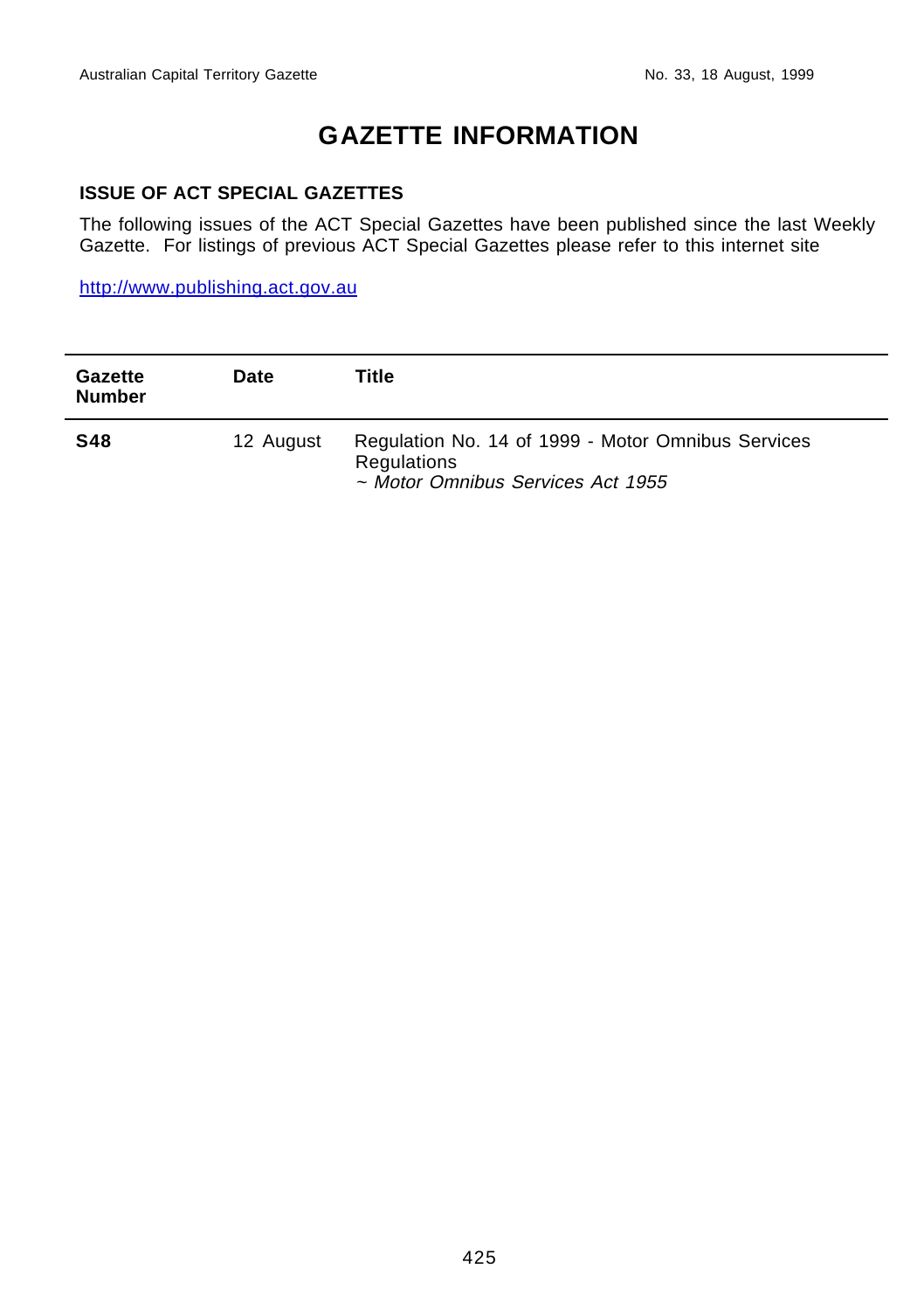# **GOVERNMENT NOTICES**

### **NOTIFICATION OF THE MAKING OF AN INSTRUMENT**

NOTICE is hereby given that the undermentioned Instrument of the Australian Capital Territory has been made. Copies of the Instrument may be purchased from Publishing Services, Legislation and Sales Counter, ACT Government Shopfront, Corner of City Walk and East Row Canberra City ACT 2601.

| Act under which<br>Instrument made                                                   | <b>Description of Instrument</b>          | Number and year of<br><b>Instrument</b> |
|--------------------------------------------------------------------------------------|-------------------------------------------|-----------------------------------------|
| <b>Tobacco Licensing Act</b><br>1984                                                 | Determination of Tobacco<br>Licence Fees. | No. 196 of 1999                         |
| Physiotherapists Act 1977                                                            | Determination of Fees.                    | No. 197 of 1999                         |
| Dental Technicians and<br><b>Dental Prosthetists</b><br><b>Registration Act 1988</b> | Determination of Fees.                    | No. 198 of 1999                         |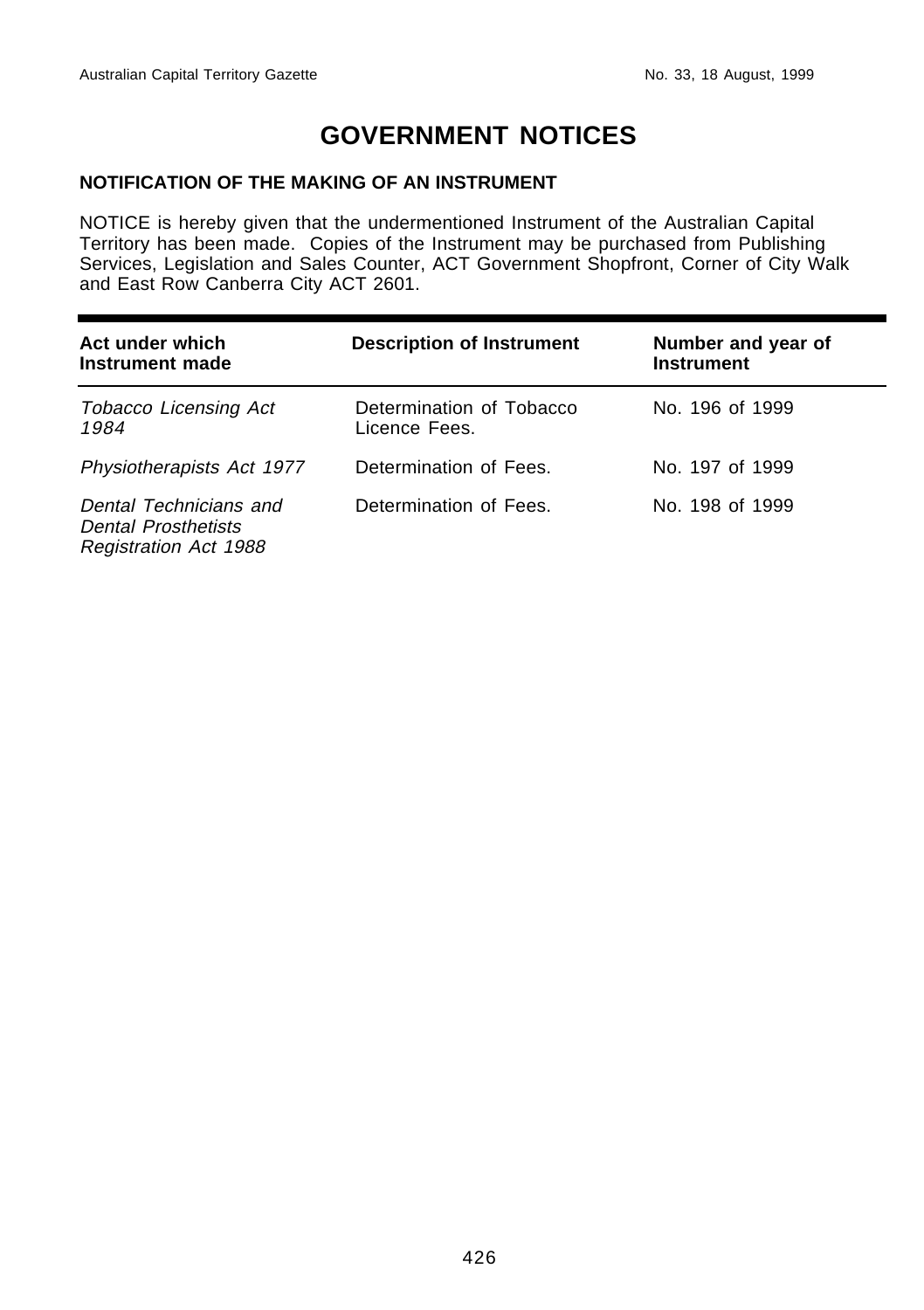## **AUSTRALIAN CAPITAL TERRITORY**

## **TOBACCO LICENSING ACT 1984**

## **DETERMINATION OF TOBACCO LICENCE FEES**

#### **INSTRUMENT NO. 196 OF 1999**

Under section 44A of the Tobacco Licensing Act 1984, I revoke with respect to all initial and renewed licences that commence on or after 1 September 1999, Determination No. 186 of 1998 which was notified in the ACT Gazette No. 31 on 5 August 1998, and make the following determination with respect to all initial and renewed licences that commence on or after 1 September 1999.

The determined amount for the purposes of the provisions of the Act listed in Column 1 shall be the amount listed in Column 2 in relation to those provisions.

| Column 1<br><b>Provision</b>                                       | Column <sub>2</sub><br>Amount (\$) |
|--------------------------------------------------------------------|------------------------------------|
| 28(1)(a) - Wholesale tobacco merchant's licence per premises       | 10 per month                       |
| 28(1)(b) - Group wholesale tobacco merchant's licence per premises | 10 per month                       |
| $28(1)(c)$ - Retail tobacconist's licence per premises             | 150 per annum                      |
| 28(1)(d) - Group retail tobacconist's licence per premises         | 150 per annum                      |

Date: 31/7/99

**Kate Carnell** Chief Minister and Treasurer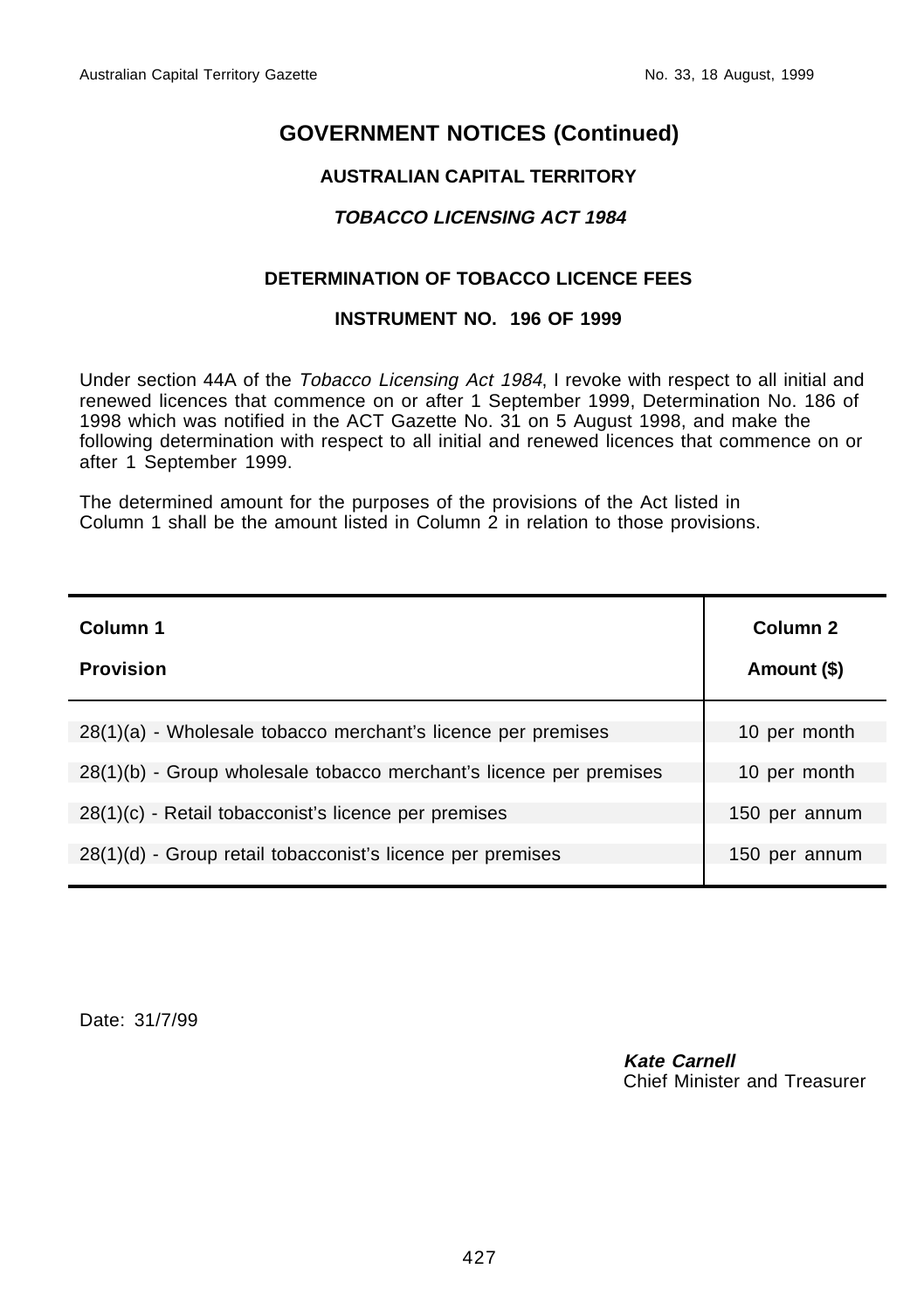## **AUSTRALIAN CAPITAL TERRITORY**

## **TOBACCO LICENSING ACT 1984**

## **DETERMINATION OF TOBACCO LICENCE FEES**

#### **INSTRUMENT NO. 196 OF 1999**

## **EXPLANATORY STATEMENT**

The Tobacco Licensing Act 1984 (the Act), imposes a licensing regime on wholesalers and retailers of tobacco products in the ACT in order to regulate the activities of this industry. This licensing regime requires licensees to pay in advance a fixed licence fee. Section 44A of the Act empowers the Minister to determine these fees.

This instrument revokes Determination No. 186 of 1998 which was notified in the ACT Gazette No. 31, 5 August 1998, and replaces it with a new Determination.

This new Determination sets fees for the purpose of the *Tobacco Licensing Act 1984.* It sets a single fee to be imposed in respect of each premises from which tobacco is sold. The annual licence fee is increased from \$100 to \$150 for retailers. The fixed monthly fee of \$10 for wholesalers remains unchanged.

The legislation also imposes a licence fee in respect of each premises from which tobacco is sold. This will mean that where a large retailer has a number of tobacco outlets within the ACT, a licence fee is payable with respect to each premises. With respect to individual tobacco vending machines, their location at various premises will attract a fixed licence fee for each machine.

This new Determination imposes fees for licences that commence on or after 1 September 1999. The fixed licence fees will be used for monitoring and enforcing tobacco regulations, and in particular, discouraging the supply of tobacco products to young persons.

Authorised by the Chief Minister and Treasurer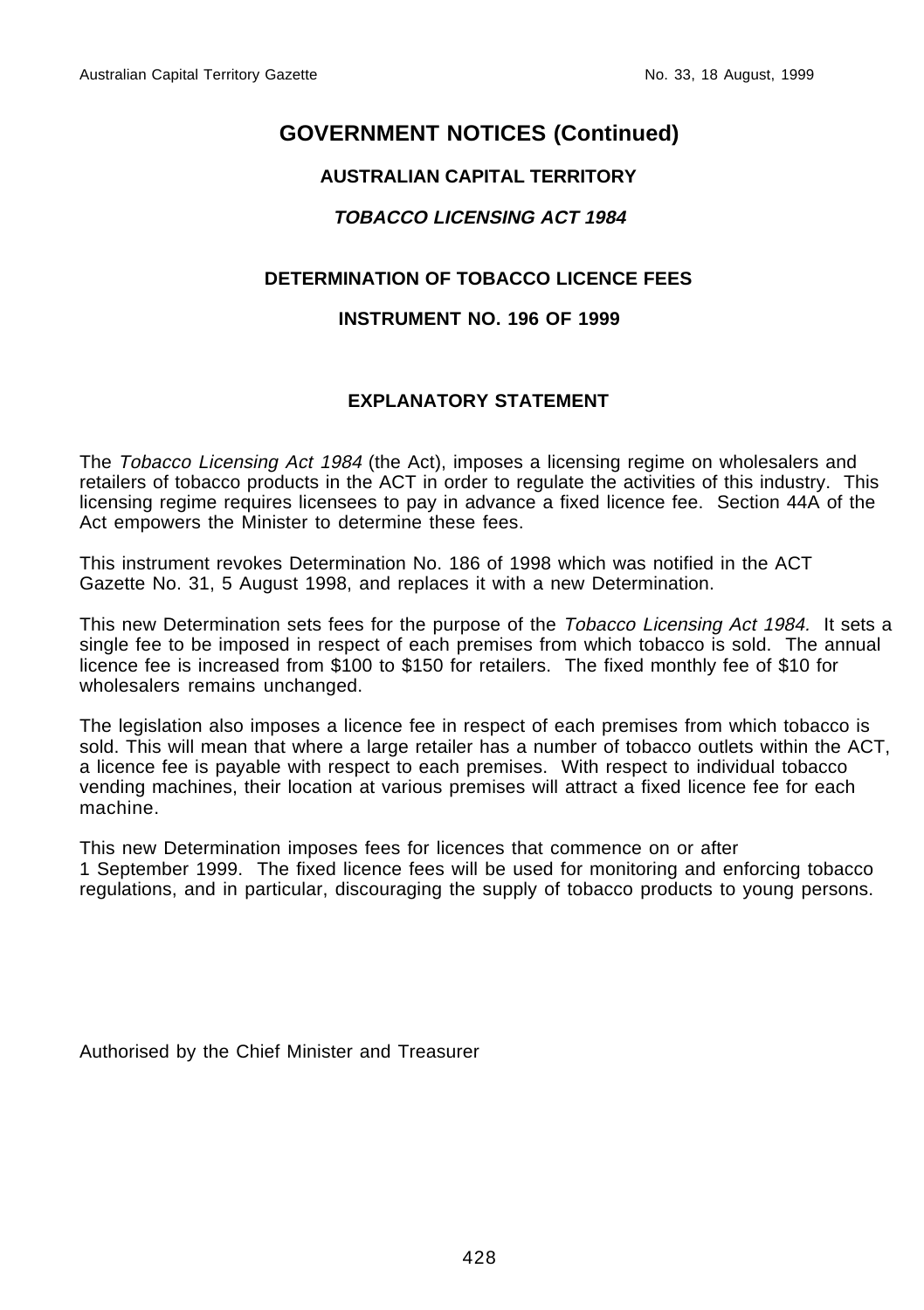Health Professions Boards (Elections) Act 1980

### **ELECTION OF THREE MEMBERS OF THE MEDICAL BOARD OF THE AUSTRALIAN CAPITAL TERRITORY**

### **DECLARATION OF SUCCESSFUL CANDIDATES**

I, PHILLIP GREEN, being the person appointed as Returning Officer for the purposes of an election of three members of the Medical Board of the ACT, declare that the following registered practitioners have been duly elected to the Board in accordance with section 25 of the Health Professions Boards (Elections) Act:

STEPHEN ROBERT BRADSHAW UNIT 13 BRINDABELLA SPECIALIST CENTRE DANN CLOSE GARRAN ACT 2605

ROBERT IAN LONES 175 STRICKLAND CRESCENT DEAKIN ACT 2600

HILTON ERNEST STONE 6 WICKHAM CRESCENT RED HILL ACT 2603

**Phillip Green** Electoral Commissioner ACT Electoral Commission

10 August 1999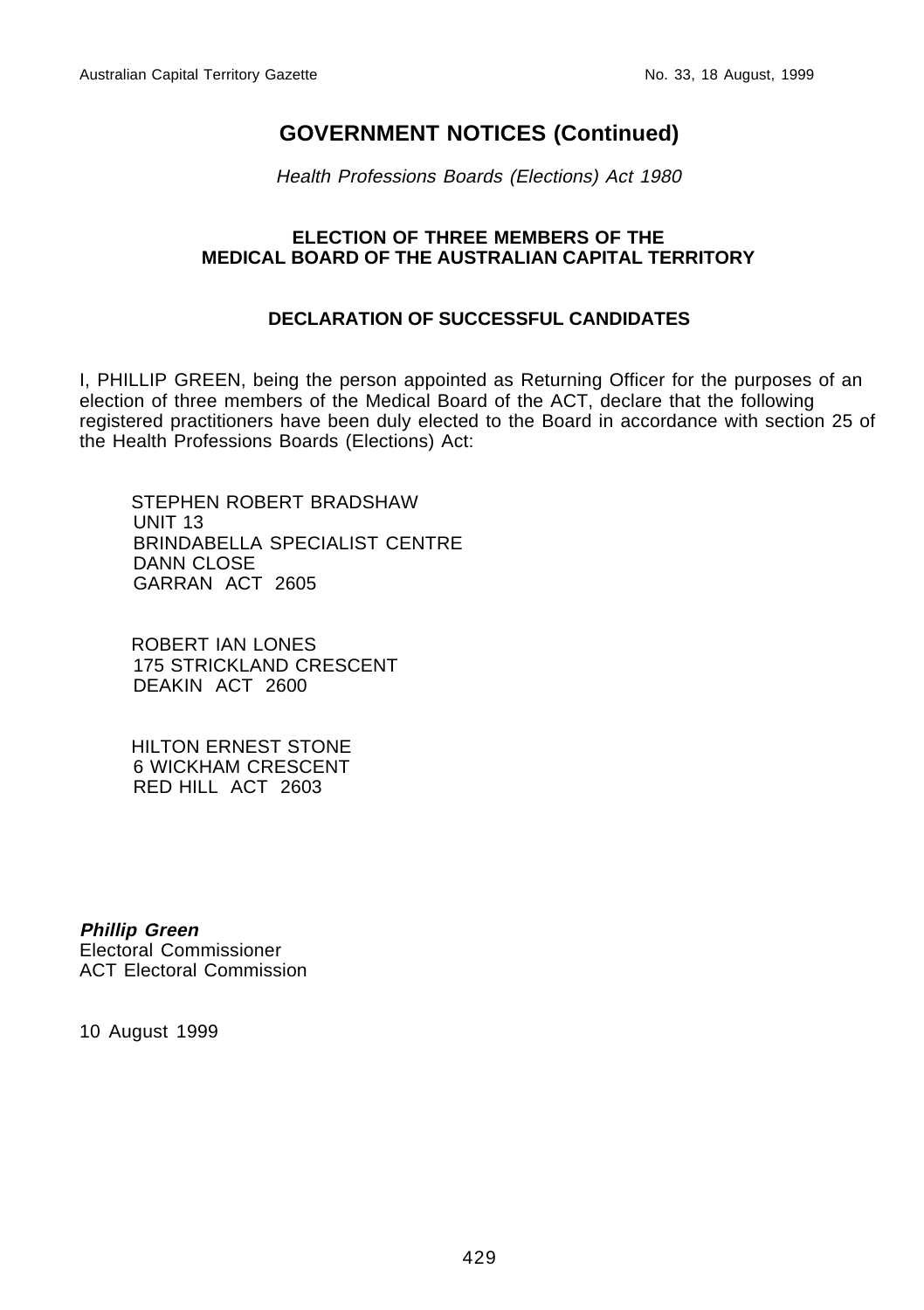### **DEPARTMENT OF URBAN SERVICES ENVIRONMENT ACT, ENVIRONMENT PROTECTION**

#### **AUSTRALIAN CAPITAL TERRITORY WATER RESOURCES ACT 1998**

Under section 50 of the Water Resources Act 1998, notice is hereby given that the following licences and permits have been issued.

| Name/Organisation | Type of Licence or Permit Address/Location       |                                             |
|-------------------|--------------------------------------------------|---------------------------------------------|
| Mr R C Ritchie    | Driller's Licence                                | Lot 2 Old Mandemar Road<br>Berrima NSW 2577 |
| Mr R M Condon     | Driller's Licence                                | <b>PO Box 213</b><br>Holbrook NSW 2644      |
| Mr D Hill         | Driller's Licence                                | 123 Ellendon Street<br>Bungendore NSW 2621  |
| Environment ACT   | Permit to construct a<br>water control structure | Cotter Campground and<br>Casuarina Sands    |
| Mr R Catanzariti  | Permit to construct a<br>water control structure | Block 8 section 103<br>Symonston            |

These licences and permits are available for public inspection during business hours at the office of the Environment Management Authority, Level 2 South Wing, Macarthur House, Wattle Street, Lyneham, ACT.

Authorised by Environment Management Authority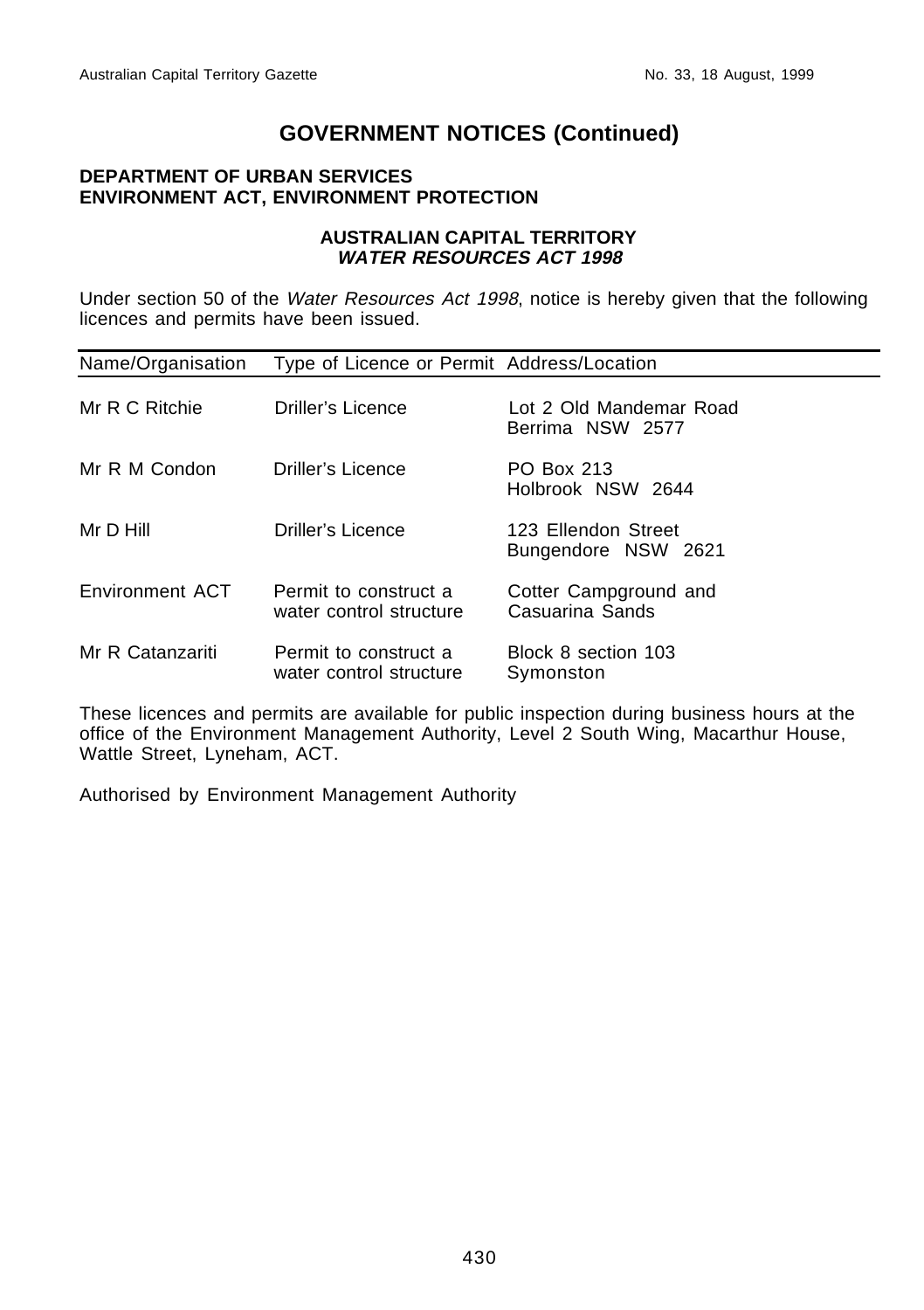# **CONTRACTS ARRANGED**

Department or Agency:<br>Authorisation Officer:<br>Contact Officer: Contact Officer: **Paulette Billings** Telephone: 6207 4901

Department or Agency: Canberra Institute of Technology

| Purchase      |                                        |           |          | Contractor                                              |                |
|---------------|----------------------------------------|-----------|----------|---------------------------------------------------------|----------------|
| Reference     | Description of Supplies                | Value     | Period   | (Including postcode at                                  | <b>P&amp;S</b> |
| Number        |                                        | (SA)      | Contract | end of address)                                         | Code           |
| 991297        | Certificate Licence                    | 10,000.00 |          | <b>NSW VETAB</b>                                        | 97090          |
|               |                                        |           |          | DARLINGHURST NSW 2010                                   |                |
|               | 991339 Music Equipment                 | 3,210.00  |          | Magpie Music Pty Ltd                                    | 63234          |
|               |                                        |           |          | BEGA NSW 2550                                           |                |
| 991505        | Computer Equipment                     | 7,783.00  |          | MAC 1 Service Bureau                                    | 63252A         |
|               |                                        |           |          | PHILLIP ACT 2606                                        |                |
| 991521        | <b>Learning Resources</b>              | 2,000.00  |          | Impact Records Pty Ltd                                  | 63234          |
|               |                                        |           |          | CANBERRA ACT 2601                                       |                |
| 991522 Chairs |                                        | 2,769.00  |          | <b>CITE Office Design</b>                               | 63251B         |
|               |                                        | 2,340.00  |          | FYSHWICK ACT 2609<br><b>NET Working</b>                 | 97090          |
|               | 991570 Staff Development &<br>Training |           |          |                                                         |                |
|               |                                        |           |          | ADELAIDE SA 5000                                        |                |
| 2C240699A     | Translating & Interpreting             | 2,137.00  |          | DIMA - TIS                                              | 75490          |
|               | Ser                                    |           |          |                                                         |                |
|               |                                        |           |          | SYDNEY NSW 2001                                         |                |
| 2C240699A     | Sponsorship                            | 2,000.00  |          | AUSTAFE Inc                                             | 97090          |
|               |                                        |           |          | MACQUARIE FIELDS NSW 2564                               |                |
| 2C240699A     | Childcare                              | 3,469.40  |          | Northside Community Service                             | 97090          |
|               |                                        |           |          | DICKSON ACT 2602                                        |                |
| 990371        | Software                               | 2,370.00  |          | Chief Minister's Department                             | 63252B         |
|               |                                        |           |          | CANBERRA ACT 2601                                       |                |
| 2C090499A     | Copier Charges, Rental, etc            | 2,468.88  |          | <b>Chief Minister's Department</b><br>CANBERRA ACT 2601 | 63251C         |
| 2C030899A     | Copier Charges, Rental, etc.           | 2,582.06  |          | Chief Minister's Department                             | 63251C         |
|               |                                        |           |          | CANBERRA ACT 2601                                       |                |
| 2C030899A     | <b>Reference Materials</b>             | 2,652.05  |          | CITSA - Southside Student Shop                          | 63253          |
|               |                                        |           |          | CANBERRA ACT 2601                                       |                |
| 2C150299A     | <b>Project Analysis</b>                | 4,500.00  |          | CIT Solutions                                           | 97090          |
|               |                                        |           |          | JAMISON ACT 2614                                        |                |
| 2C200799A     | Translating & Interpreting             | 2,090.00  |          | DIMA - TIS                                              | 75490          |
|               | Ser                                    |           |          |                                                         |                |
|               |                                        |           |          | SYDNEY NSW 2001                                         |                |
| 2C200199A     | <b>CD Mastering Service</b>            | 2,295.00  |          | <b>KV</b> Productions                                   | 97090          |
|               |                                        |           |          | DICKSON ACT 2602                                        |                |
| 2C140499A     | Childcare                              | 2,038.55  |          | Northside Community Service                             | 97090          |
| 2C300799A     | Childcare                              | 2,086.15  |          | DICKSON ACT 2602<br>Northside Community Service         | 97090          |
|               |                                        |           |          | DICKSON ACT 2602                                        |                |
| 2C180599A     | Childcare                              | 8,343.70  |          | Reid Early Childhood Centre                             | 97090          |
|               |                                        |           |          | REID ACT 2601                                           |                |
| 982515/1      | Audio / Music Equipment                | 2,140.00  |          | Sound Advice Australia Pty Ltd                          | 63234          |
|               |                                        |           |          | FYSHWICK ACT 2609                                       |                |
| 2C080499A     | Reimbursement of Salary                | 3,659.50  |          | <b>CIT Solutions</b>                                    | 97090          |
|               |                                        |           |          | JAMISON ACT 2614                                        |                |
|               |                                        |           |          |                                                         |                |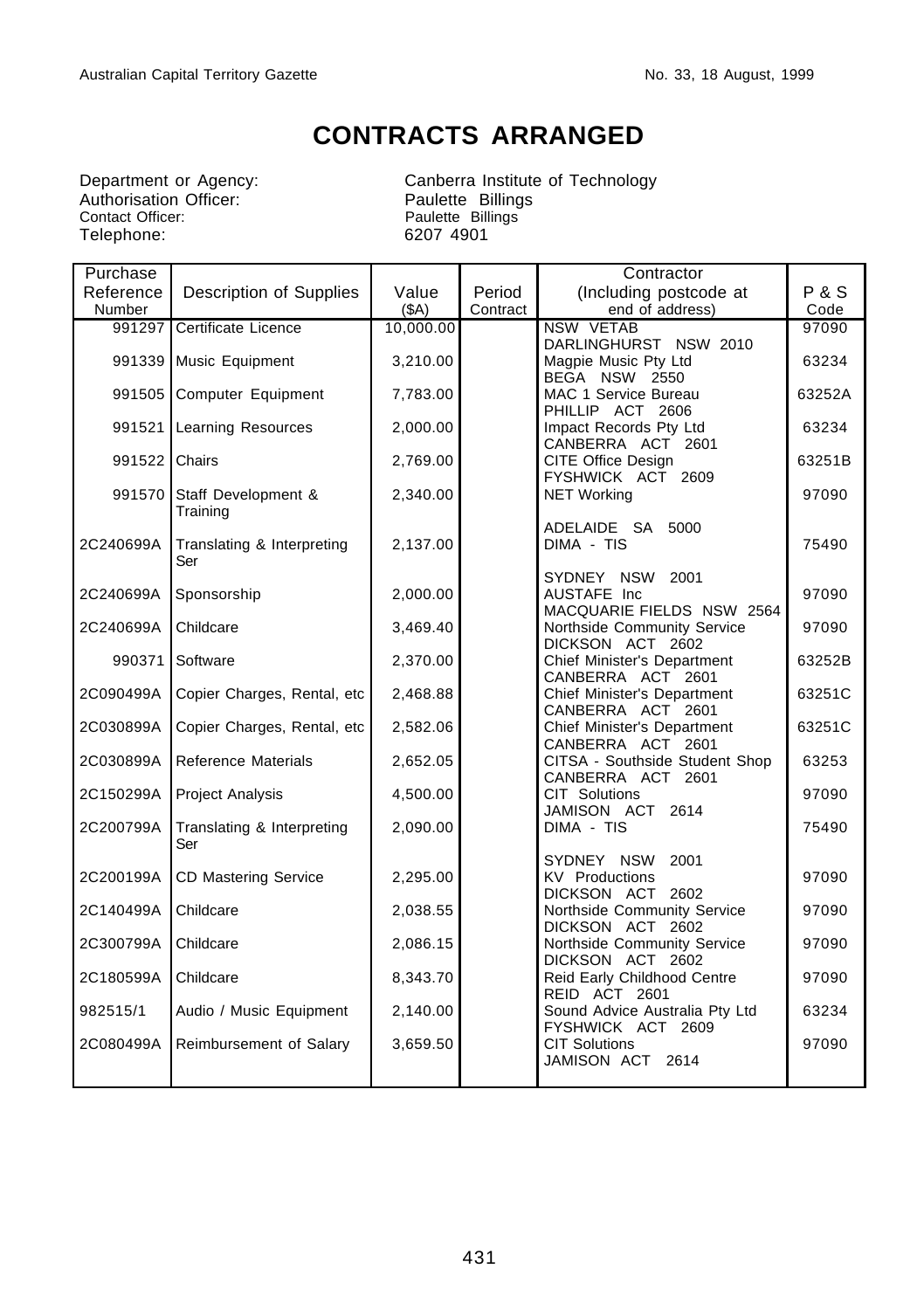## **CONTRACTS ARRANGED (Continued)**

Department or Agency:<br>Authorisation Officer:<br>Contact Officer: Telephone: 6207 4901

Canberra Institute of Technology<br>Paulette Billings Paulette Billings

| Purchase      |                              |            |          | Contractor                                      |                |
|---------------|------------------------------|------------|----------|-------------------------------------------------|----------------|
| Reference     | Description of Supplies      | Value      | Period   | (Including postcode at                          | <b>P&amp;S</b> |
| Number        |                              | (SA)       | Contract | end of address)                                 | Code           |
|               | 990245 Stationery            | 3,000.00   |          | <b>Blue Star Office</b>                         | 63251A         |
|               |                              |            |          | MITCHELL ACT 2911                               |                |
|               | 990246 Stationery            | 2,000.00   |          | <b>Blue Star Office</b>                         | 63251A         |
|               |                              |            |          | MITCHELL ACT 2911                               |                |
|               | 990247 Stationery            | 3,000.00   |          | <b>Blue Star Office</b>                         | 63251A         |
|               |                              |            |          | MITCHELL ACT 2911                               |                |
|               | 990263 Stationery            | 5,000.00   |          | <b>Blue Star Office</b>                         | 63251A         |
|               |                              |            |          | MITCHELL ACT 2911                               |                |
|               | 990264 Stationery            | 6,000.00   |          | <b>Blue Star Office</b>                         | 63251A         |
|               |                              |            |          | MITCHELL ACT<br>2911                            |                |
|               | 990265 Stationery            | 3,000.00   |          | <b>Blue Star Office</b>                         | 63251A         |
|               |                              |            |          | MITCHELL ACT<br>2911                            |                |
|               | 990267 Stationery            | 4,000.00   |          | <b>Blue Star Office</b>                         | 63251A         |
|               |                              |            |          | MITCHELL ACT<br>2911                            |                |
|               | 990268 Stationery            | 5,000.00   |          | <b>Blue Star Office</b>                         | 63251A         |
|               |                              |            |          | MITCHELL ACT<br>2911                            |                |
|               | 990270 Stationery            | 3,000.00   |          | <b>Blue Star Office</b>                         | 63251A         |
|               |                              |            |          | MITCHELL ACT<br>2911                            |                |
|               | 990271 Stationery            | 2,000.00   |          | <b>Blue Star Office</b>                         | 63251A         |
|               |                              |            |          | MITCHELL ACT<br>2911                            |                |
|               | 990272 Stationery            | 3,500.00   |          | <b>Blue Star Office</b>                         | 63251A         |
|               |                              |            |          | MITCHELL ACT<br>2911                            |                |
|               | 990273 Stationery            | 2,500.00   |          | <b>Blue Star Office</b>                         | 63251A         |
|               |                              |            |          | MITCHELL ACT<br>2911                            |                |
|               | 990423 Stationery            | 2,000.00   |          | <b>Blue Star Office</b><br>MITCHELL ACT<br>2911 | 63251A         |
|               | 990437 Workstations          | 5,861.50   |          | Design Systems                                  | 63251B         |
|               |                              |            |          | FYSHWICK ACT<br>2609                            |                |
|               | 990541 Reference Materials   | 2,000.00   |          | Bridge Bookshop                                 | 63253          |
|               |                              |            |          | CHIPPENDALE NSW<br>2008                         |                |
|               | 990607 Reference Materials   | 4,000.00   |          | <b>Bridge Bookshop</b>                          | 63253          |
|               |                              |            |          | CHIPPENDALE NSW<br>2008                         |                |
|               | 990610 Lease of Property     | 200,000.00 |          | <b>KFPW</b>                                     | 821            |
|               |                              |            |          | WODEN ACT 2606                                  |                |
|               | 990612 Lease of Property     | 19,400.00  |          | Richard Ellis (A.C.T) Pty Ltd                   | 821            |
|               |                              |            |          | CANBERRA ACT 2601                               |                |
| 990856 Plants |                              | 5,360.40   |          | Capital Indoor Plant Hire                       | 63295          |
|               |                              |            |          | RED HILL ACT 2603                               |                |
|               | 990947 Recovery of Wages     | 49,357.00  |          | Canberra Hospital                               | 97090          |
|               |                              |            |          | WODEN ACT 2606                                  |                |
|               | 991068 Musical Equipment     | 2,500.00   |          | <b>Better Music</b>                             | 63234          |
|               |                              |            |          | PHILLIP ACT 2606                                |                |
|               | 991086 Audio/Music Equipment | 8,670.00   |          | Magpie Music Pty Ltd                            | 63234          |
|               |                              |            |          | BEGA NSW<br>2550                                |                |
|               |                              |            |          |                                                 |                |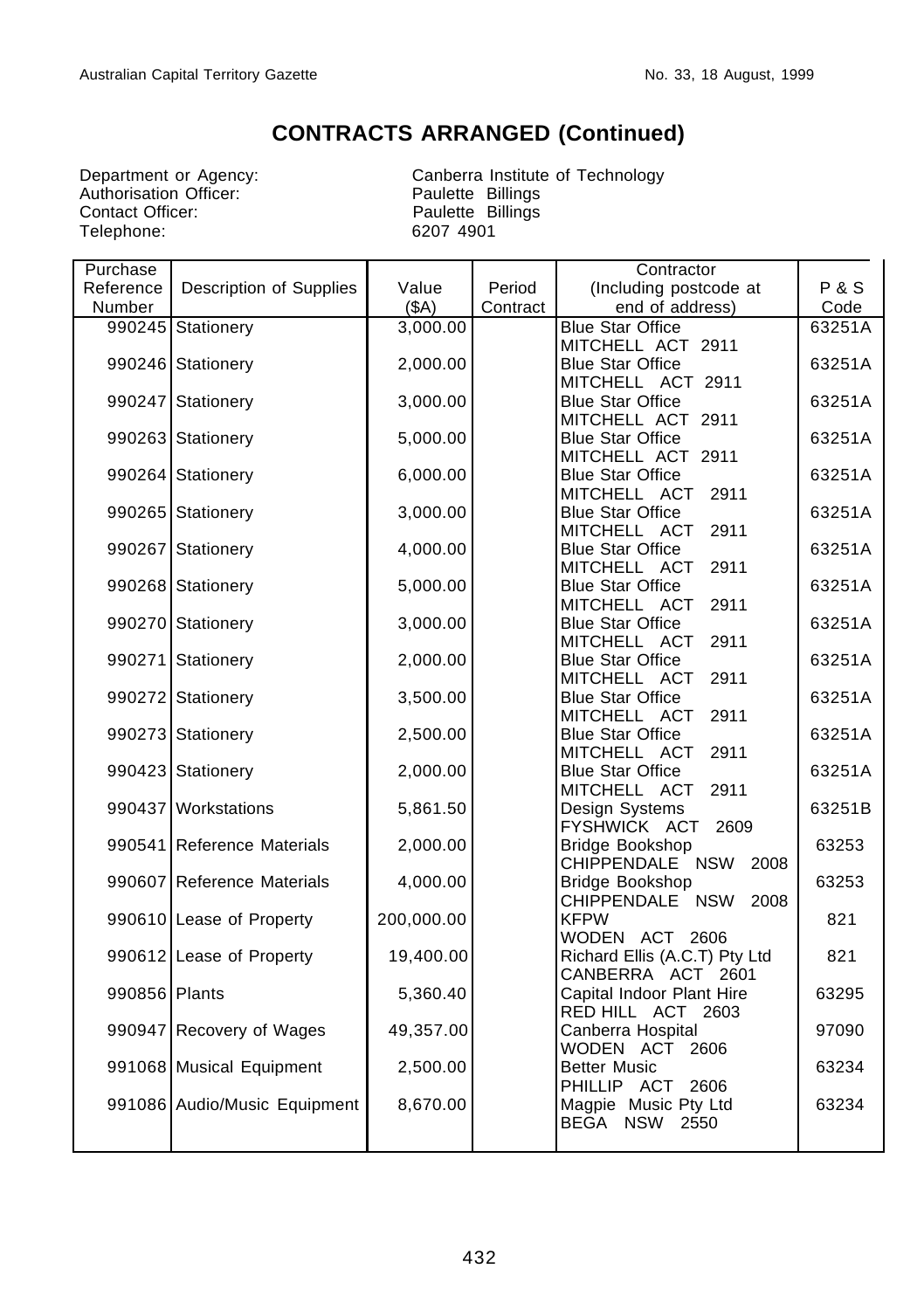# **PRIVATE NOTICES**

EVERALL MERRETT MANN DFK

## Canberra

Details of unclaimed monies held by Everall Merrett Mann DFK as at 30/6/99

| <b>Name</b>  | <b>Address</b> | Amount   | <b>Description</b> | Year |
|--------------|----------------|----------|--------------------|------|
| Mrs M. Jones | Oxford UK      | \$519.59 | <b>Trust Funds</b> | 1993 |